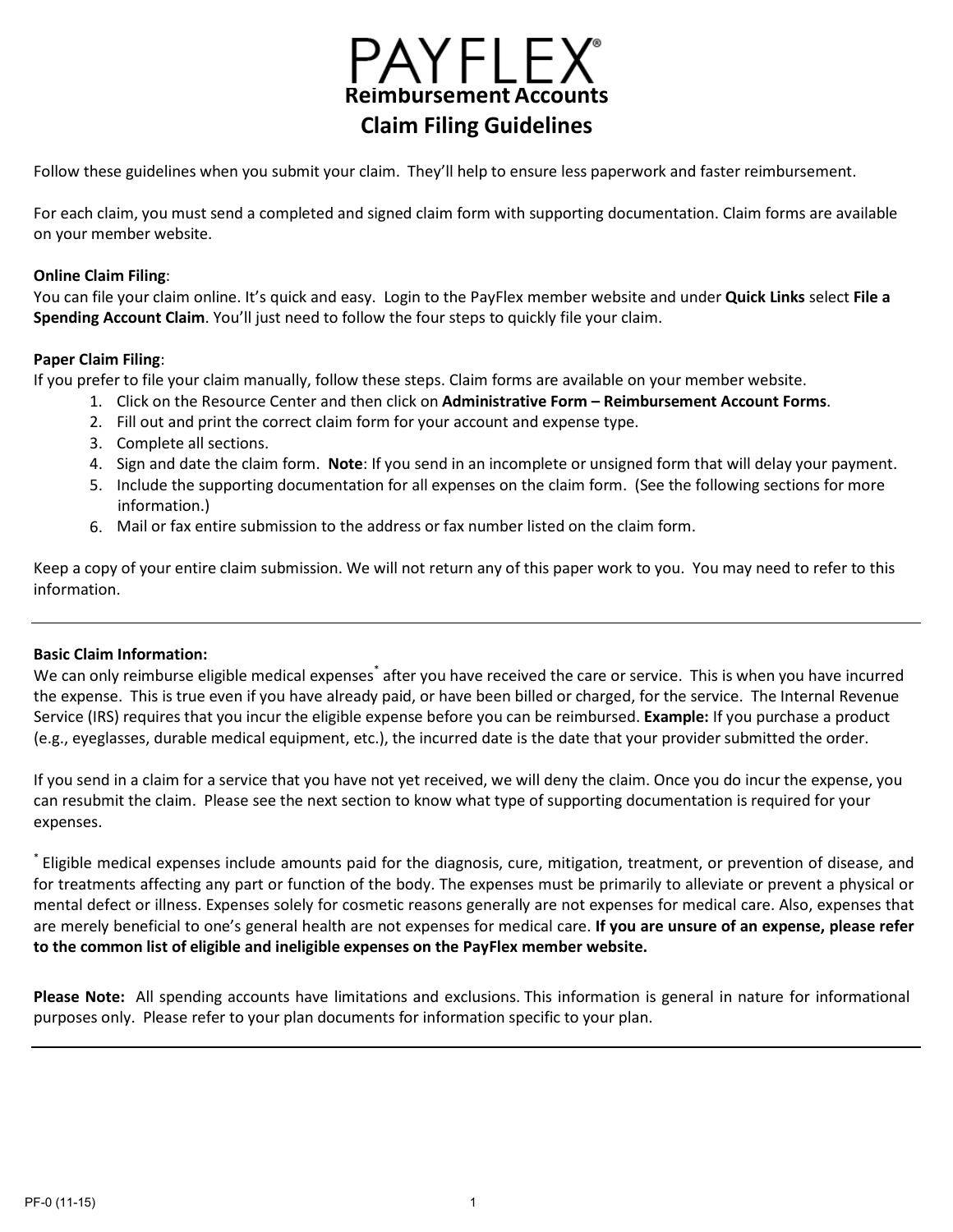**Health Care Claims** for *Flexible Spending Account (FSA), Limited Purpose FSA (may also be referred to as Limited Scope or Limited Account), Health Reimbursement Arrangement (HRA), Limited Purpose HRA (may also be referred to as Limited Scope or Limited Account) or Retiree Reimbursement Account (RRA)*

*If you have medical, dental, prescription drug or vision insurance coverage*, you must first submit the expense to your insurance company. Once your insurance carrier has made its decision, you'll receive an Explanation of Benefits (EOB). The EOB will show how much you have to pay for the expense. You can then submit your claim for reimbursement. Include the EOB with your claim.

If you have more than one insurance plan, you'll need to first submit the expense to all the plans. This is Coordination of Benefits (COB). You'll need to submit all of the EOBs for each expense.

**Note:** If you have a Limited Account that covers expenses incurred after you have reached your deductible, the EOB will show when you have met your health plan deductible.

*If you do not have insurance coverage* for the expense, you must include an itemized receipt or statement from the provider. The itemized receipt or statement must include:

- Provider name and address
- Patient name
- **Description or Type of service**
- Date of service (not date of payment)
- Dollar amount charged for the expense

**Note:** If you don't include the itemized receipt or statement, your claim will be denied. We cannot use a cancelled check, credit or debit card receipt, or billing statement that shows "previous balance", "balance forward", or "estimated, filed and pending insurance" as documentation.

**Note**: For expenses order from a medical, vision, dental, over-the-counter or pharmacy online vendor, the online URL website address satisfies the Provider Name and address requirement.

### *Documentation for prescription drugs* must include:

- Provider name and address
- Patient name
- Date the prescription was filled or ordered
- **•** Prescription drug name or number
	- > Prescription drug name (required for certain Limited Accounts)
- Dollar amount charged for the prescription

You'll find this information on the pharmacy itemized receipt. You can also ask your pharmacist for a print-out of your prescriptions for a specific time period. If you use a cash register receipt, it must clearly show that it's for a prescription medication (e.g., prescription, RX, RX with corresponding RX number).

### *The receipt for over-the-counter (OTC) items including OTC drugs and medicines* must clearly identify:

- Merchant name and address
- Name of the purchased OTC item
	- > If receipt does not have the full name of the product, you may submit one of the following:
		- complete product label with the purchase price
		- complete product label and receipt with the purchase price
- Date purchased
- Amount charged for the OTC item (see also below for 'OTC drugs and medicines')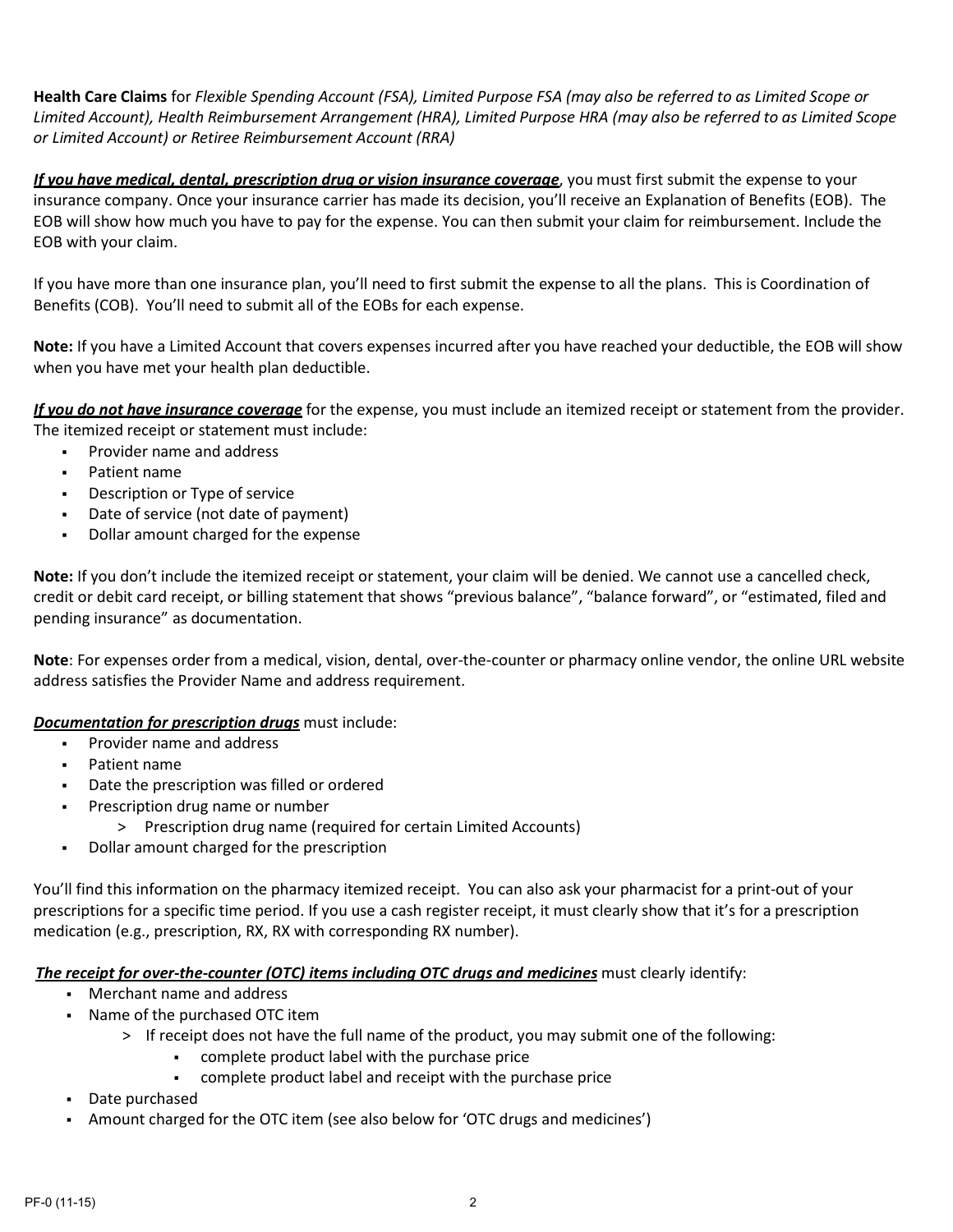**Note:** You do not need a prescription for OTC items and supplies such as bandages, braces & supports, contact lens solution and supplies, home diagnostic tests & monitors, insulin & diabetic supplies, reading glasses, wheelchairs, walkers and canes, etc.

*In addition, to receive reimbursement for OTC drugs and medicines* you must have a written prescription from your health care provider. You must include the following with your claim:

- Copy of your prescription for the OTC drug or medicine. The prescription must include the following information
	- > Date and signature of the health care provider
		- > Patient Name
		- > Name of the OTC drug or medicine
- Itemized receipt (see above under documentation requirements for over-the-counter (OTC) items).

**Note**: You must have the prescription before you buy the OTC drug or medicine. The purchase date must be within one (1) year of the date of the prescription. If the prescription includes a specific time period for you to have the OTC drug, then you must make the purchase by that date.

For OTC items such as vitamins and supplements you need a Letter of Medical Necessity (LOMN). These are items that are generally used to maintain good health and not to treat a medical condition. See the Letter of Medical Necessity (LOMN) section below for more information.

*To receive reimbursement for Orthodontia expenses,* you must include the **orthodontia treatment contract** with your first claim for this service. The treatment contract must include:

- Patient Name
- Total Case Fee
- Estimated Insurance Benefits
- **Initial down payment**
- Start date or Banding date
- **-** Duration or Length of treatment
- Monthly payment
- Proof of full payment for the orthodontic services

You must also include the **itemized statement, ledger or receipt from the orthodontist**. This statement must show the monthly charge and/or payment.

You may set up your orthodontia payments for **automatic monthly reimbursement.**

- When you submit your orthodontia treatment contract with your first claim, you may check the Automatic Monthly Reimbursement box on the claim form.
- If you choose this option, we'll automatically reimburse you each month, according to the contract amount. You won't need to submit a claim every month.

*Medical Travel Expenses may include parking, mileage, travel, meals and lodging.* Refer to the information below for the type of expense you have. Expenses must be primarily for and essential to eligible medical care and allowable under your employer's plan.

- Parking or mileage needed to receive medical care:
	- > **Parking** You'll need to include the parking receipt *and* documentation of the medical care. This can be an EOB or itemized receipt.
	- > **Mileage**  On the claim form, enter the total number of miles as a separate expense. Multiply the round trip miles by the per-mile medical rate that the IRS allows. You'll need to include documentation of the medical care with the claim. This can be an EOB or itemized receipt.
- Travel and Transportation:
	- > **Travel** expenses must be for the care of a specific medical condition. An example of an eligible travel expense is the cost of airfare for care at a hospital that specializes in your medical condition.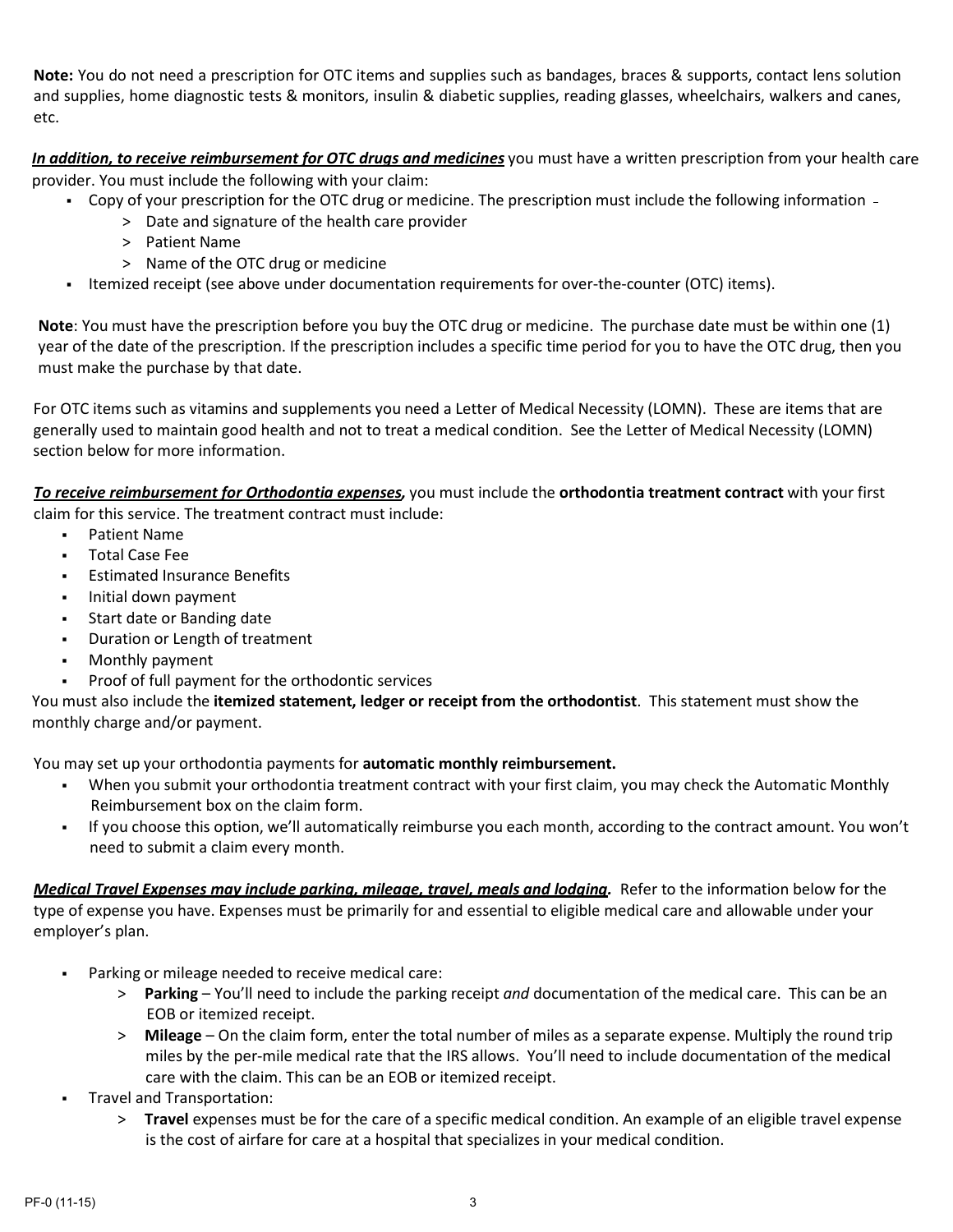- > When submitting the claim you must include documentation of the medical condition and the need for the travel.
- Meals and Lodging:
	- > **Meals** You can claim the cost of meals that are part of in-patient care. This includes meals at a hospital or other facility as long as the main reason for being there is to receive medical care.
	- > **Lodging** The cost of lodging is limited to \$50 per night per person, up to a total of \$100 per night. You can include lodging for a person who is traveling with the person needing the medical care. This includes a parent traveling with a sick child or travel to be with a sick spouse.

*The Letter of Medical Necessity (LOMN)* form is available on your member website. Under the Resource Center, click on "Administrative Forms – Reimbursement Account Forms."

Under IRS rules, expenses must be for medical care. However, some expenses may be partly medical and partly personal. These are "dual-purpose expenses". For these expenses we need documentation from the doctor – a doctor's note – that a product or service is recommended to treat a specific medical condition. This is a Letter of Medical Necessity (LOMN). **Note**: You'll have to submit the LOMN with your claim.

- The LOMN must:
	- > Be written, signed and dated by a licensed health care provider
	- > State the diagnosed medical condition
	- > State the recommended treatment
	- $>$  State the duration of treatment<sup>\*</sup>
	- > State the patient's name
- Some common examples of a dual purpose expense needing a LOMN are:
	- > Massage therapy
	- > Exercise equipment or gym membership
	- > In-home spa
	- > Vitamins and Supplements

\* A Letter of Medical Necessity (LOMN) is good for one (1) year from the date it was written.

### *Limited Account Claims – additional information*

While meeting the deductible of your high deductible health plan (HDHP), the limited account FSA may reimburse for eligible out-of-pocket vision, dental and preventive care expenses. **Note:** Please refer to your plan documents for eligible expenses.

Eligible expenses while meeting deductible:

- **Vision**  Includes LASIK surgery; contact lenses and solution; lubricant eye drops; eyeglasses to correct vision or for reading; eye patches.
- **Dental** Includes fillings; dentures and denture adhesive; extractions; dental x-rays; caps; crowns; fluoride treatments; implants; toothache relief; orthodontia (i.e., braces).
- **Preventive care**  Includes annual physicals; screening tests for cancer, heart and vascular disease; mammograms; preventive prescription medications.
- **Over-the-Counter (OTC)** Includes eligible items for dental, vision and preventive care; OTC drugs and medicines, with a written prescription, for dental, vision and preventive care.